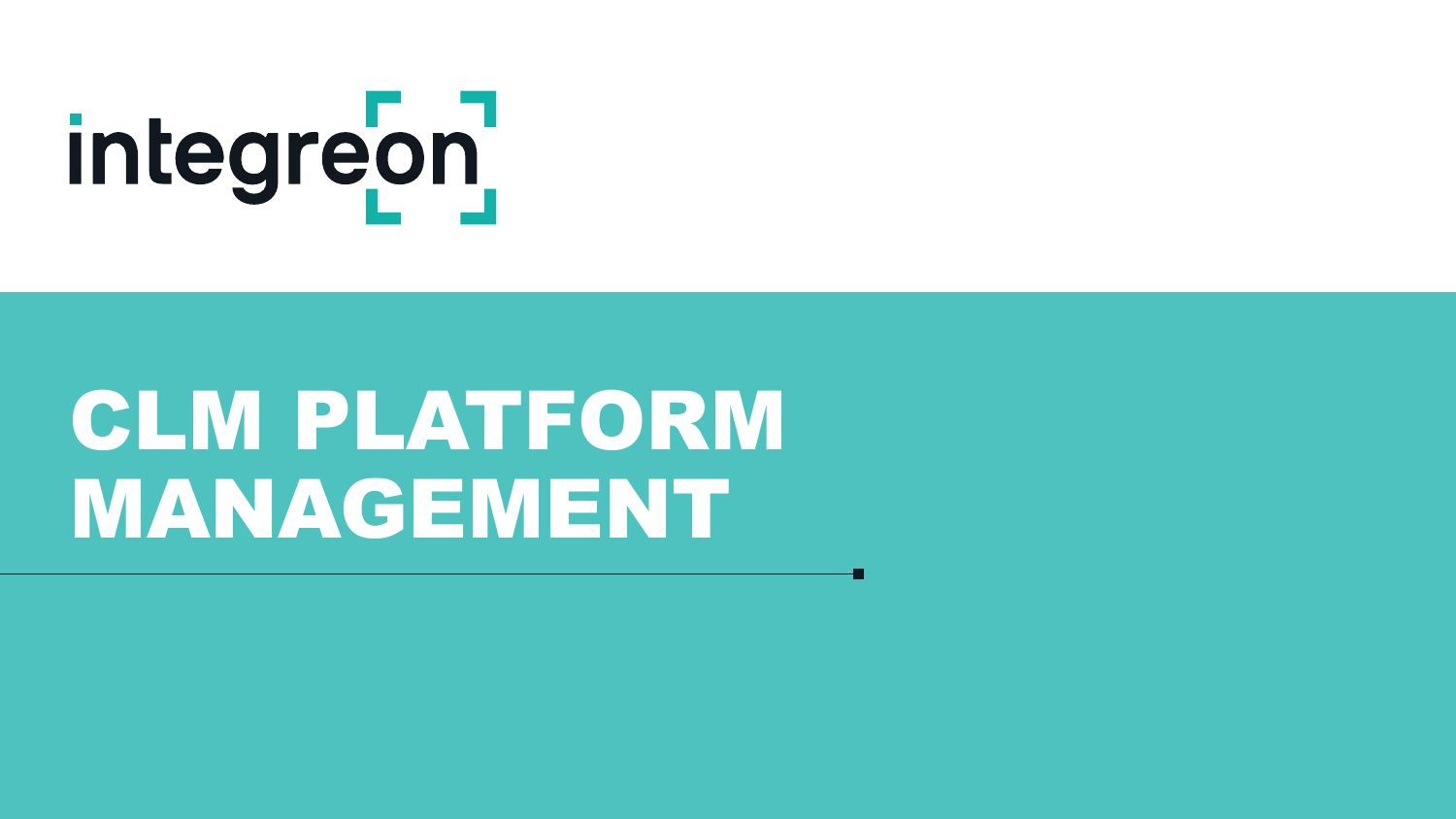# **Pain Relief for Legal Operations**





CLM platforms represent a significant investment for an organization



Key outcomes targeted are:

- Digital transformation of contract processes
- Unlocking the value of contract data
- Improved transactional risk management



Many organizations fail to get a full return on their CLM investment, due to lack of adequate support following implementation

# **Integreon has the solution**

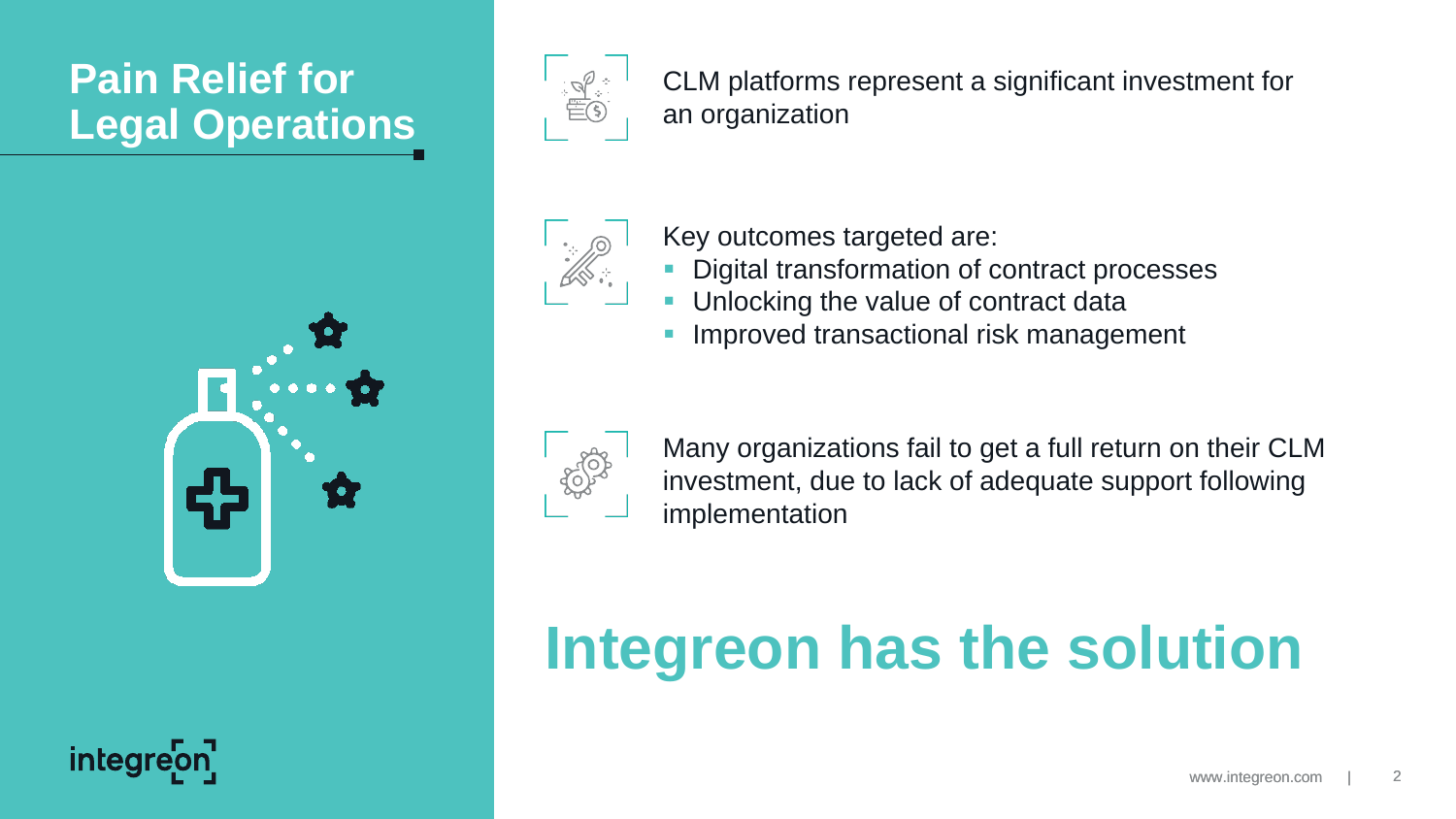# **The CLM**

### **Integreon Can Help!**





# **Vou Wanted Example 2018 Unlock the value of contract lifecycle**

### **management across your organization**

Integreon CLM Platform Management is designed to help you get a full return on the value of your CLM investment, while freeing up in-house legal and operational staff to focus on the work of highest value

# **Tell Us Where it Hurts**

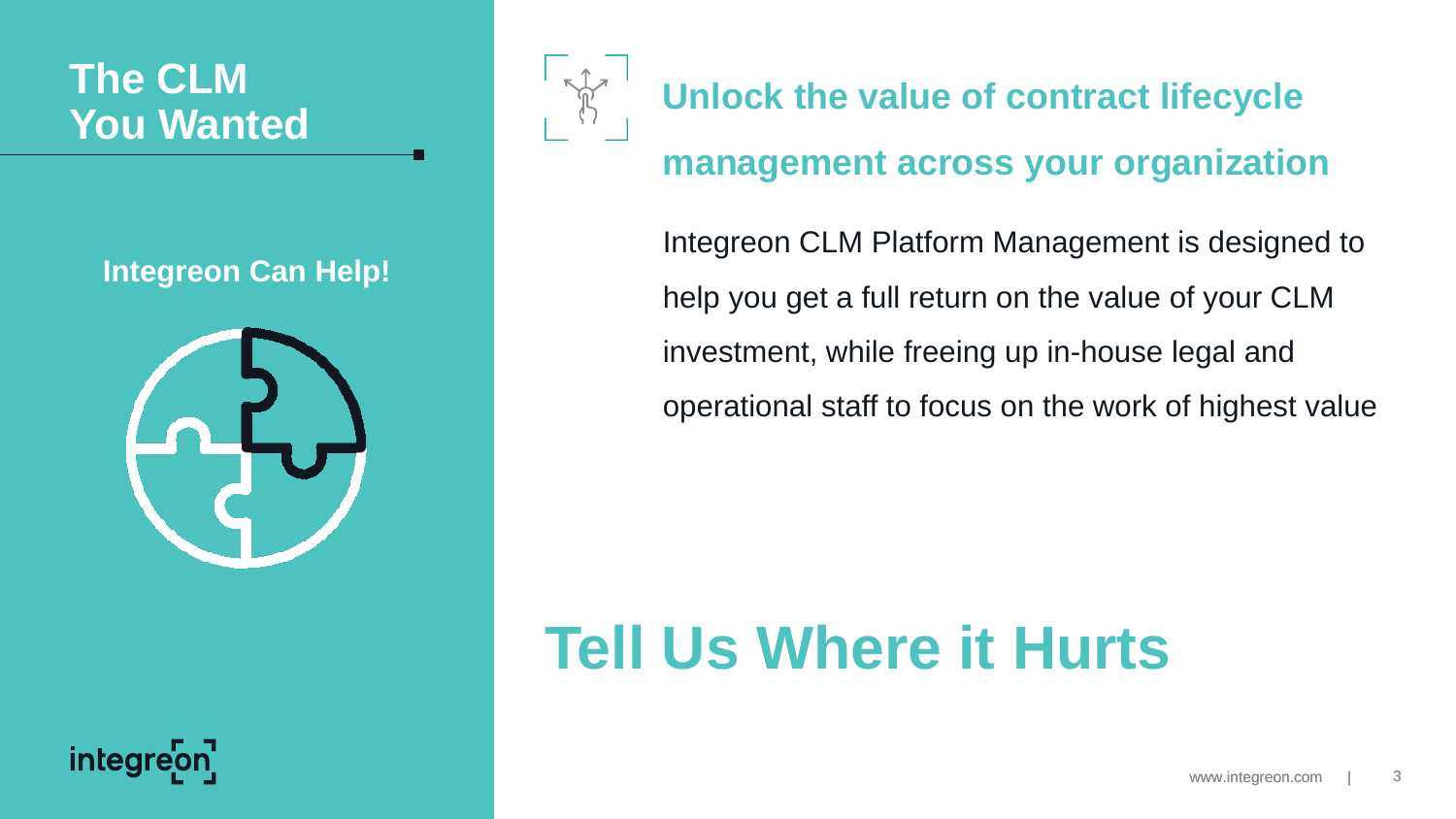# **Pain Relief for the Admin**

### Pain **Pain Pain Relief Relief Relief Relief Relief Relief Relief Relief Relief Relief Relief Relief Relief Relief Relief Relief Relief Relief Relief Relief Relief Relief Reli**

In-house teams burdened with CLM process admin activities, such as:

- **Template / clause management making** sure they are accurate, updated and available
- **Workload assignment to resolve** bottlenecks
- **Signature and approval routing**
- Contract request process management

### Legal teams burdened with lowrisk and repetitive tasks, such as:

Contract template creation

**integre** 

- Reviewing and hunting for relevant contract information
- **Tracking contract expiration / renewals** and obligations
- Workflow and content design & maintenance:
	- Process Consulting & Design
	- Solution Design
	- Process Baselining / Mapping
	- Template and data harmonization
- Clause library and template optimization and maintenance to:
	- Accelerate contract drafting and review
	- Empower business units by embedding knowledge
	- Enable legal to focus on higher value, higher risk work
- Contract request management, ensuring completeness, accuracy, and comprehensiveness of the information.
- Contract assignment based on complexity or defined business rules
- Operations support for legal and business stakeholders, including approval or signature routing and triggering relevant notifications
- **User Acceptance Testing**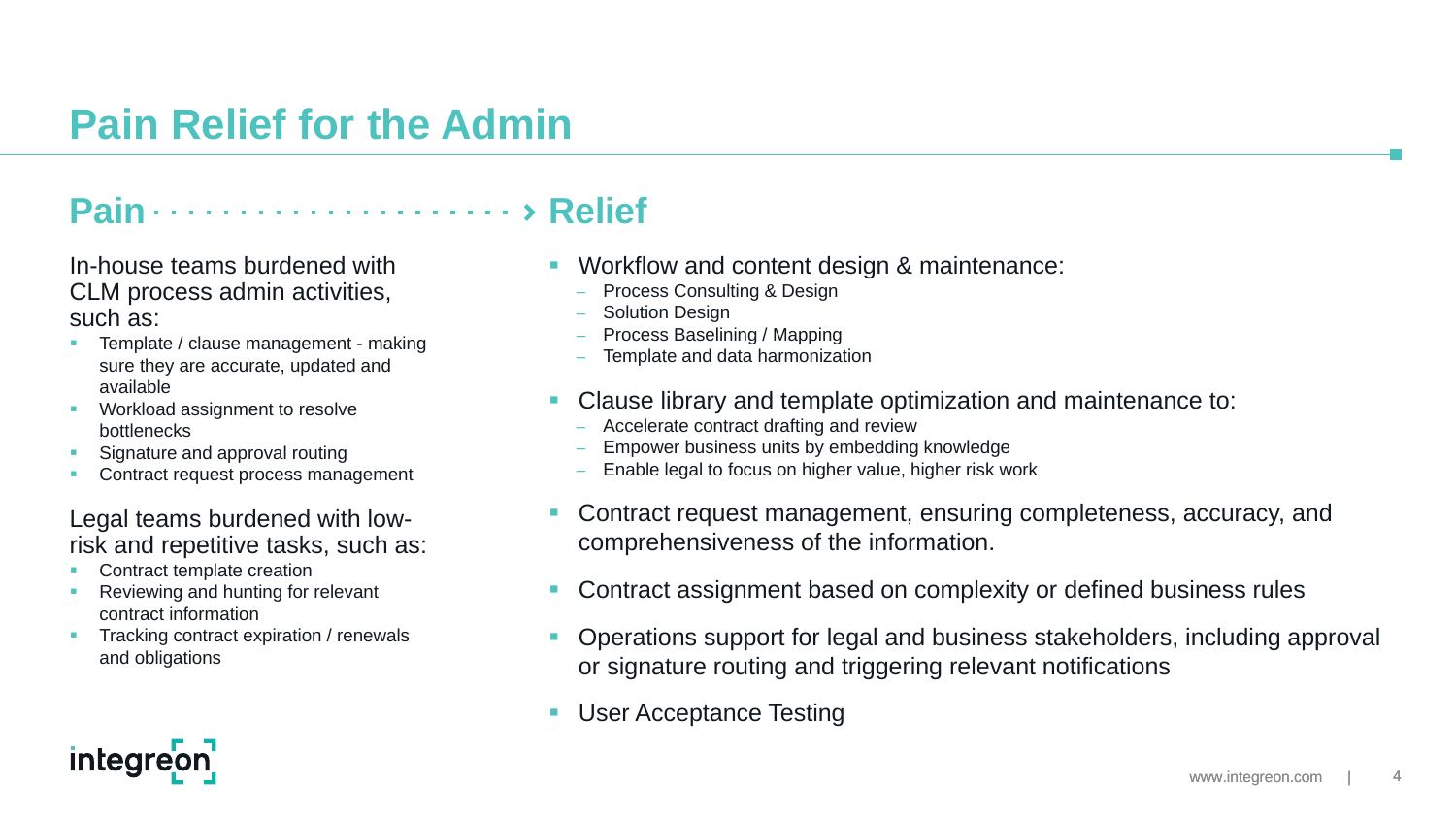# **Pain Relief for Data Management**

### Pain **Pain Pain Relief Relief Relief Relief Relief Relief Relief Relief Relief Relief Relief Relief Relief Relief Relief Relief Relief Relief Relief Relief Relief Relief Reli**

No access to informed decisionmaking, because:

- Contracts are not digitized
- Contracts are stored in multiple, disconnected systems
- Key contract terms and attributes are not tracked or extracted, exposing the business on obligations, expirations etc.
- Account status and activities are not up to date
- System data are inconsistent or incomplete
- There are no clearly defined Key Performance Indicators
- Reports and dashboards are not designed to deliver comprehensive, intuitive insights
- Repository management ensures up-to-date and centralized storage, including:
	- Contract review, ingestion, abstraction, and migration
	- Data hygiene, consolidation, and updates
	- Duplicate checking, folder creation, and parent-child relationship management to ensure family linkage
- **Process health metric definition to increase operational visibility across the** contracts function (e.g. cycle times) identifying opportunities for improvement
- Tailored reports & visualizations aligned to your organization's goals
- Ongoing data management recommendations and best practice insights

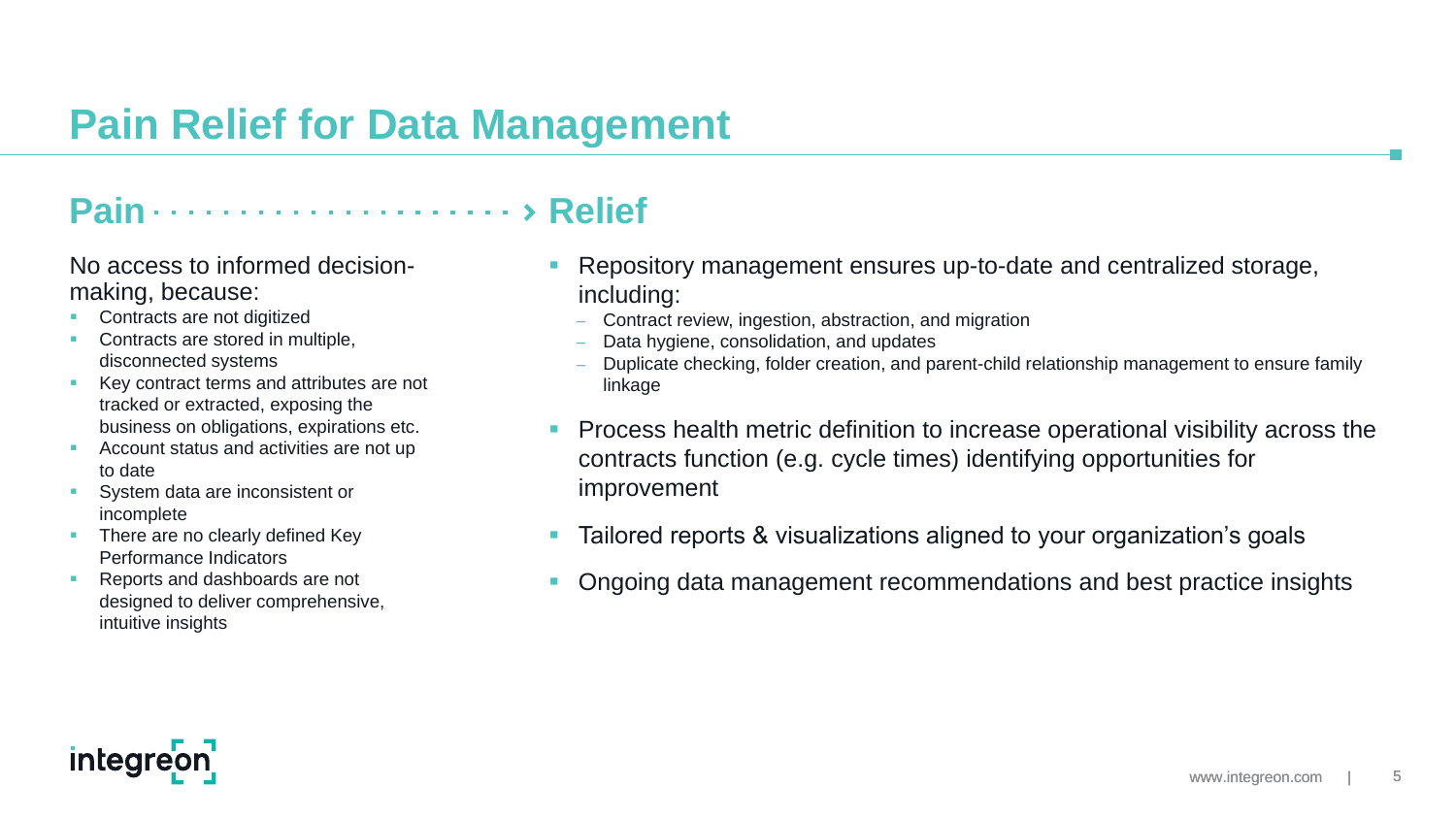# **Pain Relief for Poor System Adoption**

### Pain **Pain Pain Relief Relief Relief Relief Relief Relief Relief Relief Relief Relief Relief Relief Relief Relief Relief Relief Relief Relief Relief Relief Relief Relief Reli**

Organizations are struggling with system adoption and change management, because:

- There is a lack of visibility and useful data around system usage, user satisfaction, productivity levels etc.
- There is insufficient training and / or knowledge management
- End users do not buy into the value of the platform
- There is insufficient process and / or functional support

Process and functional management improves user adoption and supports change management, by:

- **Providing and managing up-to-date training modules and guides for all** user groups
- Tracking knowledge distribution and introducing timely adjustments
- Answering questions and guiding global users on how and why to make the most of the CLM platform
- **Troubleshooting identified issues related to the contracting process**
- Handling the intake and triage of user issues, assisting with ticket resolution, and reporting system bugs
- Augmenting the support knowledge base and process resolution documentation

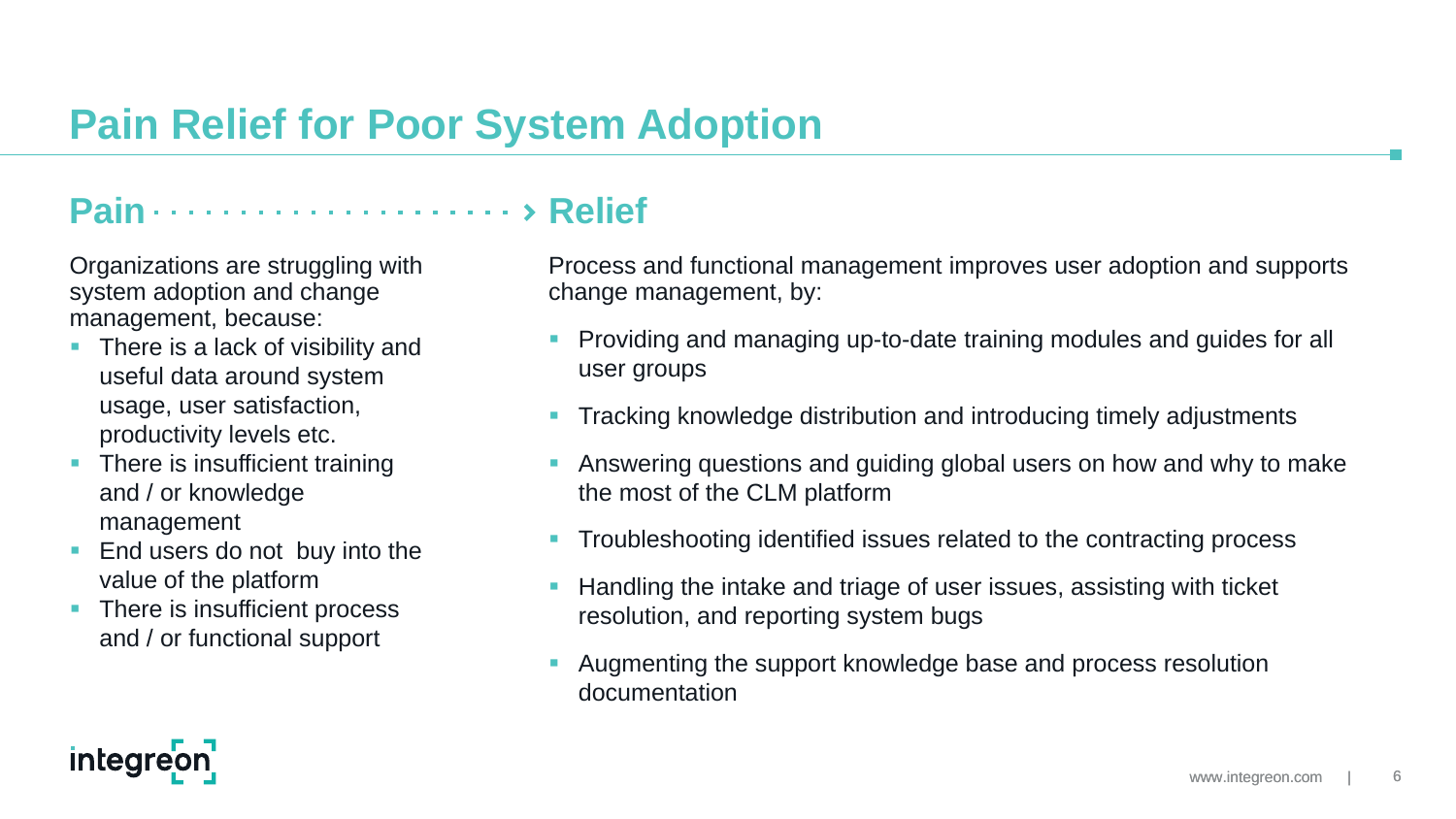# integreon

# OUR BUNDLES

CLM Platform Management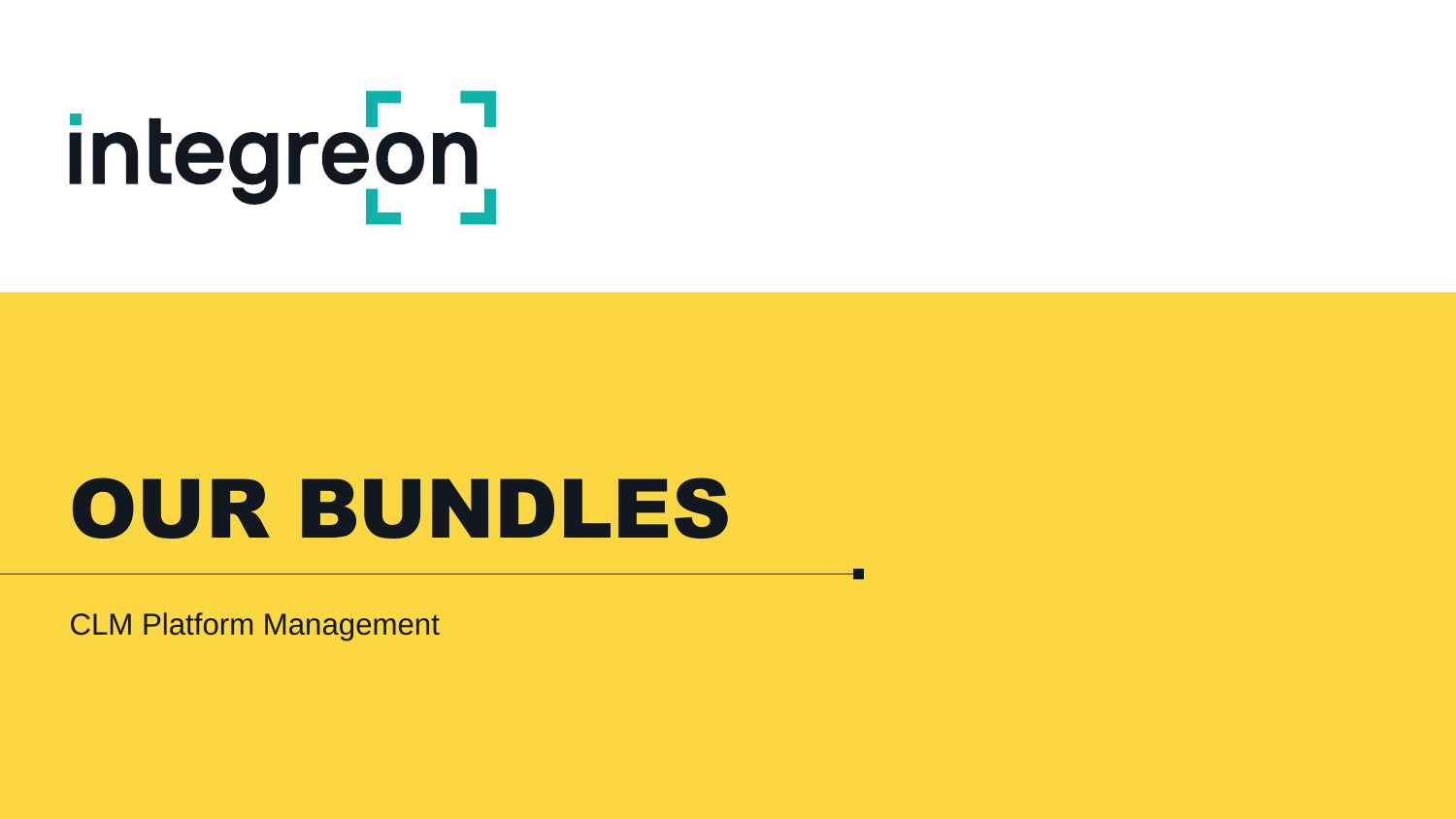# **CLM Platform Management—Core Features**

### **Managed Service**

Extending your team for continuous support and specific projects with experienced SMEs

### **Deployment & Monitoring**

Clause library and template optimization maintenance; process admin support, including:

- Request management
- Contracts assignment

### **Analytics & Reporting**

Tailored reports and visualizations aligned to your organization's goals

### **Repository Support**

contract review, ingestion, triage, abstraction, and migration

### **Help Desk**

Tailored training packages

- Live and self-paced, role-specific training
- Process and functional support

### **Onshore and Offshore**

Delivery hubs to meet location, language and budget requirements

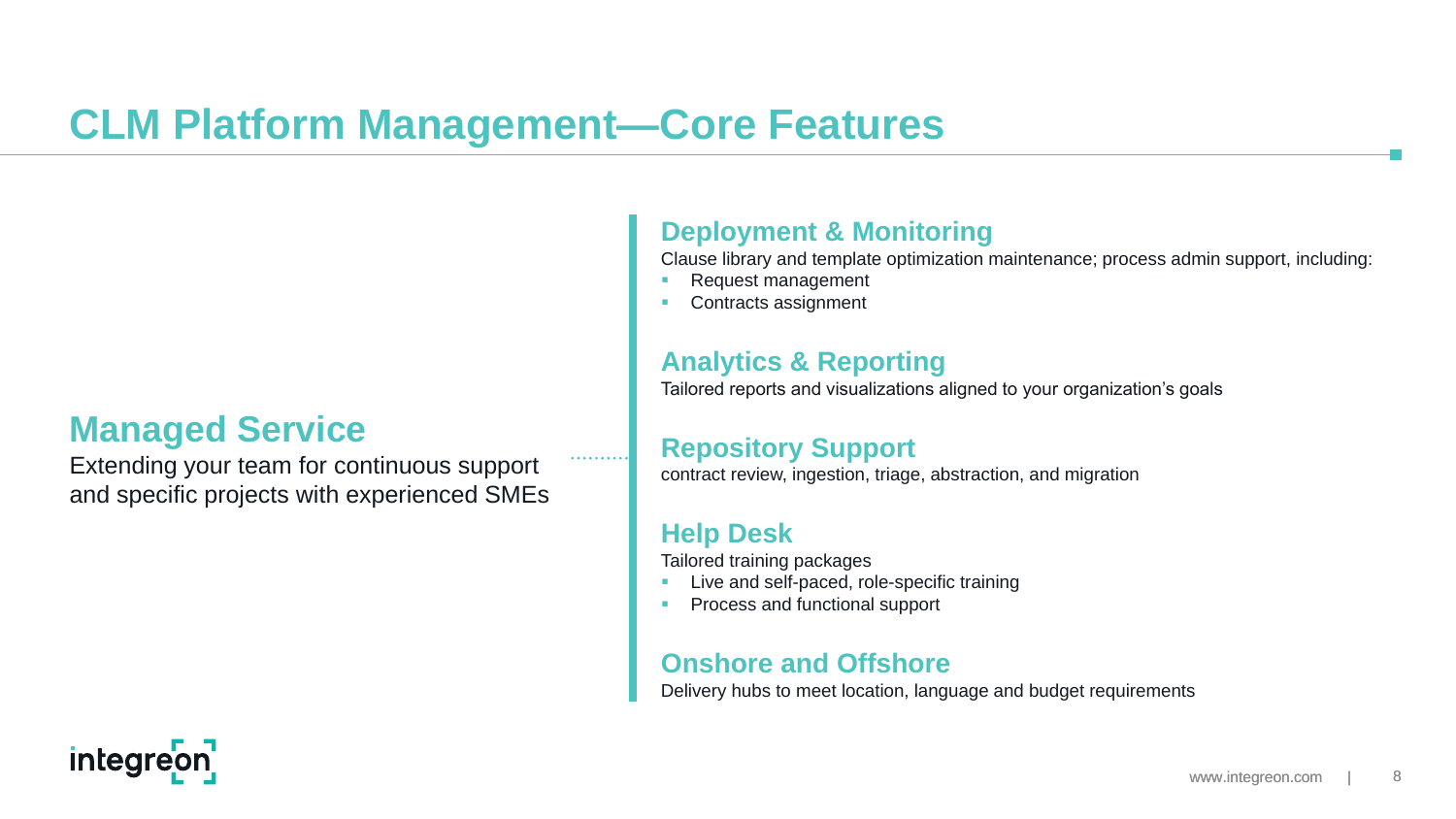## **Basic Bundle**

Onshore: \$22,554

Offshore: \$5,343

Mixed: \$7,894 (PM Onshore)







Onshore / offshore managed service

Project managers & CLM administrators



Deployment & monitoring



Analytics & reporting



Repository support

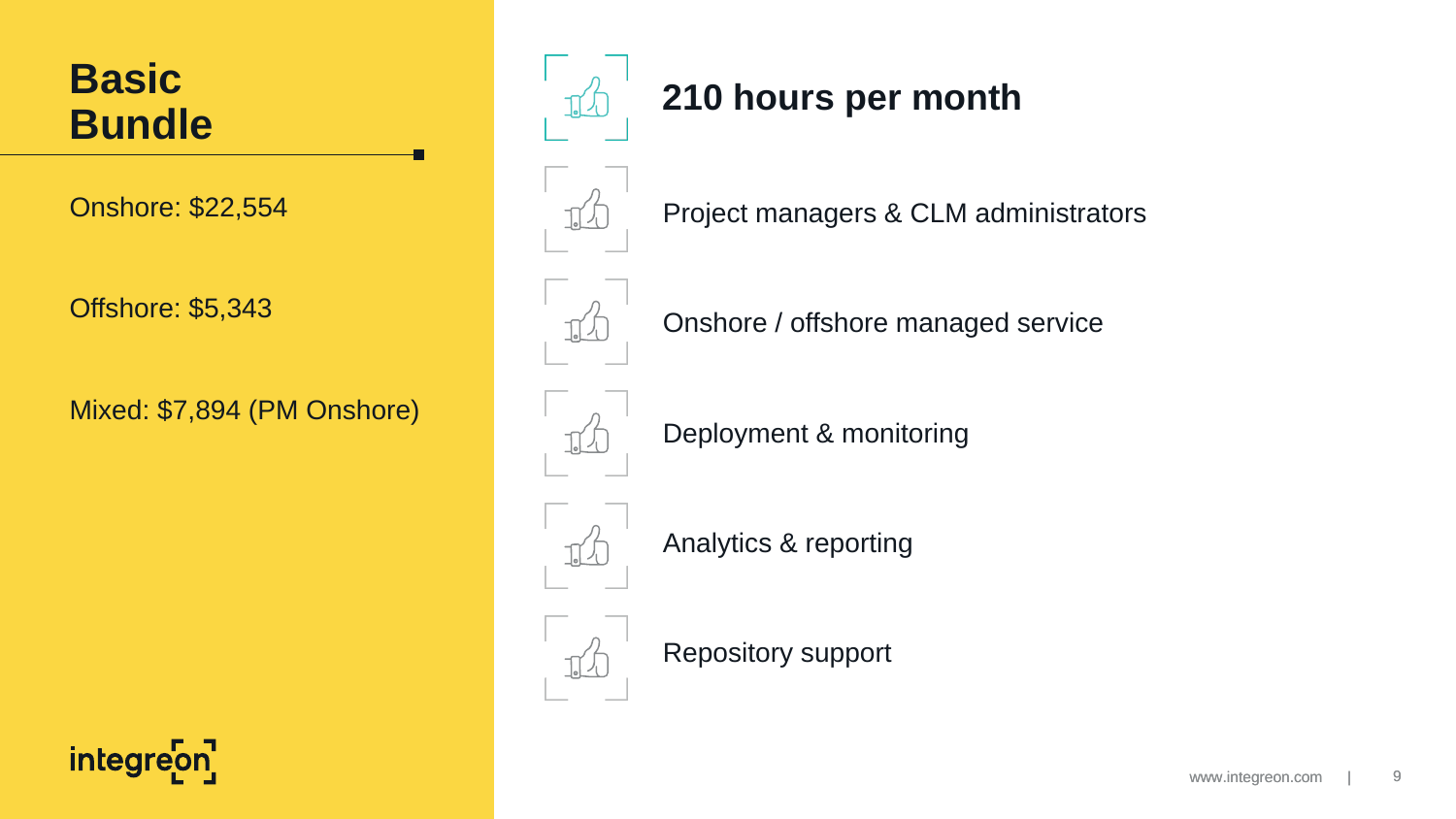

Onshore: \$52,083

Offshore: \$13,442

Mixed: \$18,543 (PM-Onshore)



### **480 hours per month**



### **Solution architects, Configuration Engineers**



Project managers & CLM administrators



Analytics & reporting



Onshore / offshore managed service



Repository support



Deployment & monitoring

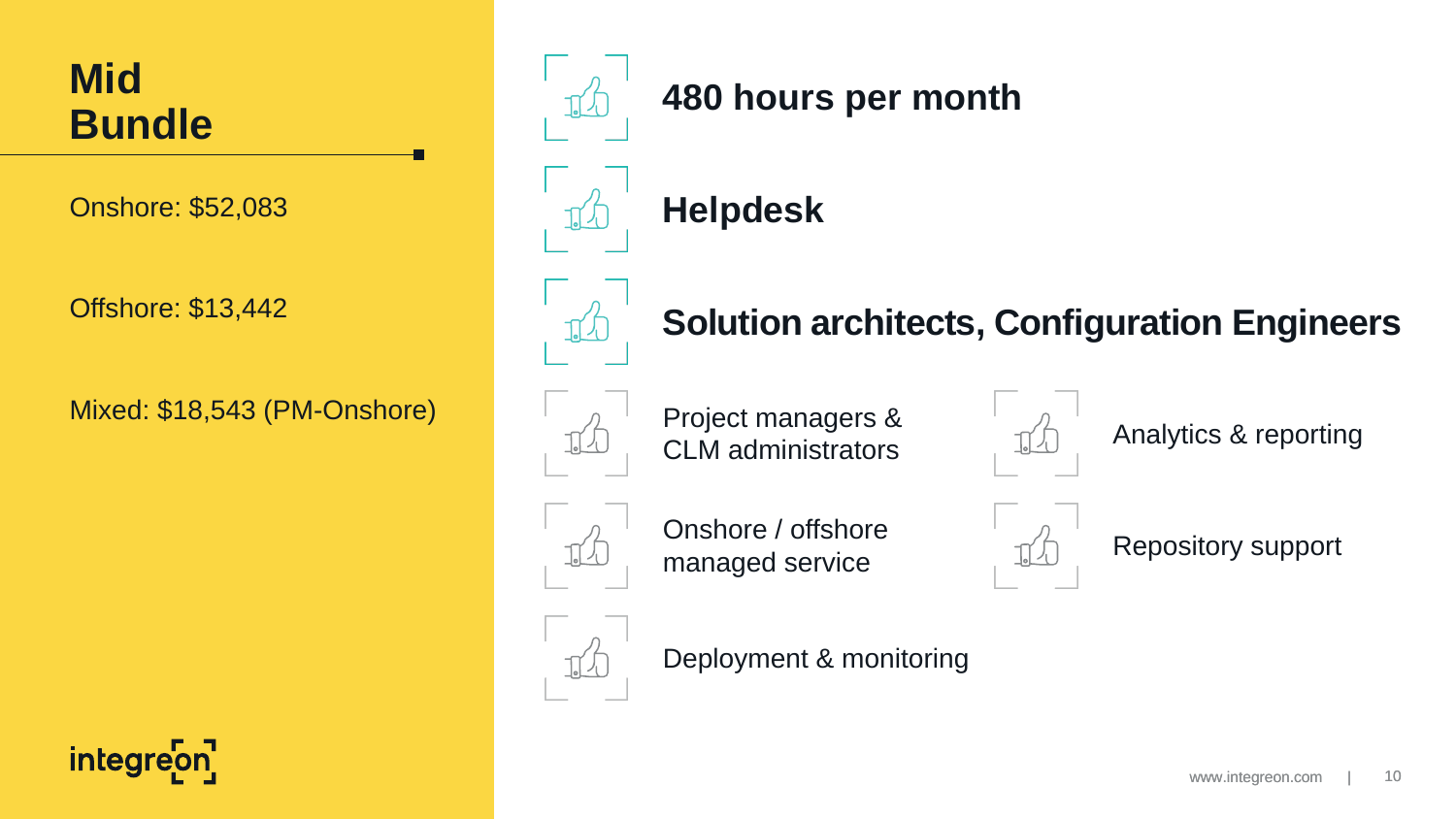## **Enterprise Bundle**

Onshore: \$ 87,542

Offshore: \$24,357

Mixed: \$34,560 (PM-Onshore)



### **800 hours per month**



### **Process engineers (Six Sigma black belts), change management consultants**



Solution architects, project managers, CLM administrators & Configuration Engineers





Helpdesk  $\eta^{\prime}$  Analytics & reporting



Onshore / offshore managed service  $\begin{array}{ccc} \downarrow & \downarrow & \downarrow \downarrow \downarrow \downarrow \end{array}$  Repository support



Deployment & monitoring



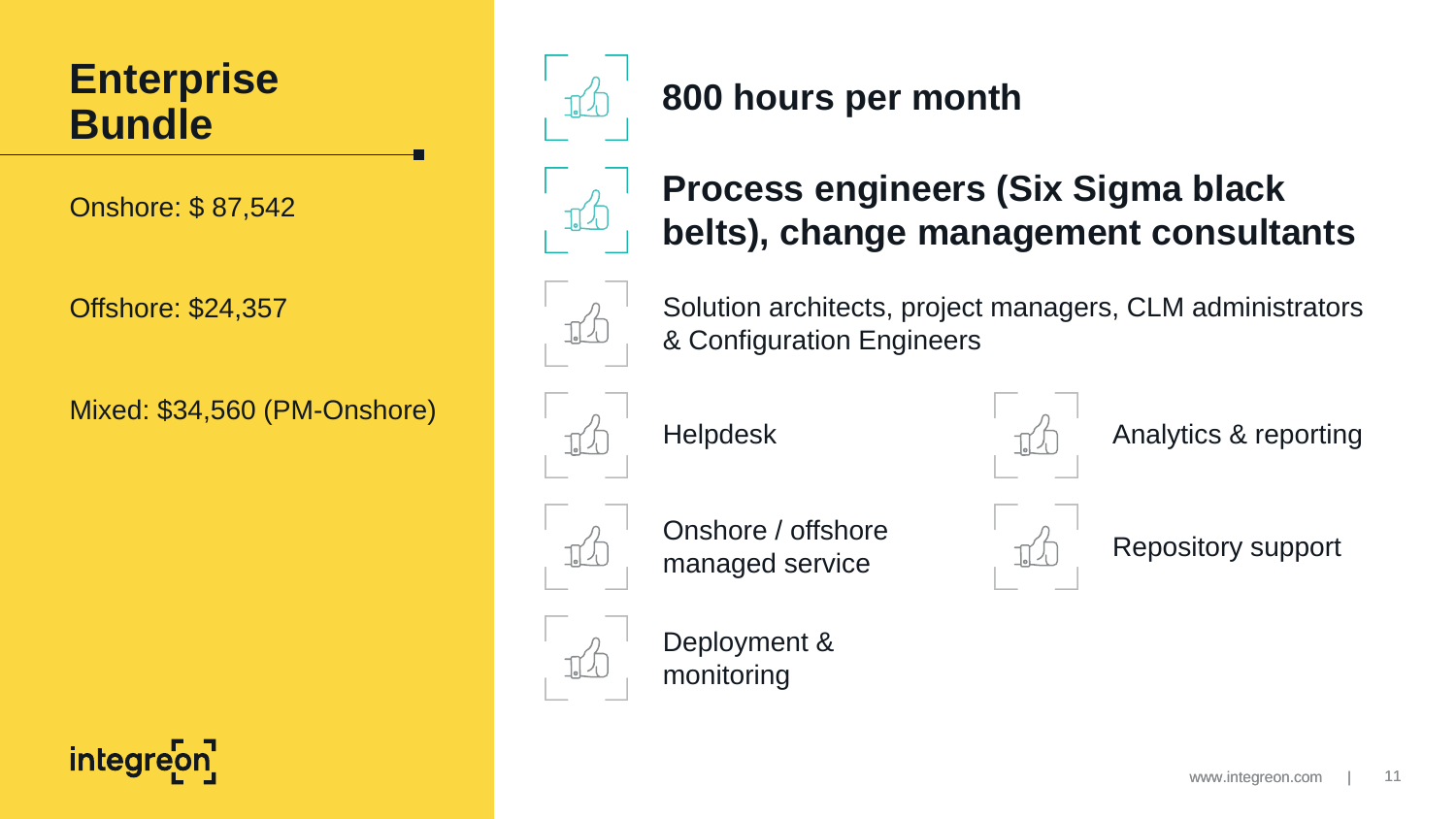# **Our SMEs**

### **Project Manager**

### **BUNDLE:** All

### **RESPONSIBILITIES**

- **Support the planning and deployment of CLM** platform management projects, including effort estimations, team members assignment, project plans, relevant communications to stakeholders, scoping, gathering requirements and procedures, etc.
- **Support workshops to capture customer-specific** requirements for CLM platform management support
- **Communicate with internal and external** stakeholders about project progress as well as risks, issues, and mitigation plans
- **Manage the deployment of CLM platform** management process improvements
- **Track and report on performance data such as** turnaround time, volumes, quality checks, and KPIs/SLAs

### **CLM Administrator**

### **BUNDLE:** All

### **RESPONSIBILITIES**

- **Support on User Acceptance Testing planning and** execution
- **Support the creation and execution of tailored** training packages and FAQ and User Manuals
- Managed ongoing use of the software, providing operational and functional support to end-users

### **Solution Architect**

### **BUNDLE:** Mid & Enterprise

### **RESPONSIBILITIES**

- **Conduct Design workshops to capture customer**specific requirements for CLM platform management support
- **Provide clear guidance and recommendations to** clients on CLM platform management solutions
- **Recommend refining CLM platform design to** meet any specific contracting needs based on best practices and industry trends
- **Support the design and creation of clause libraries**
- **Support on User Acceptance Testing planning and** execution
- **Support the creation and execution of tailored** training packages and FAQ and User Manuals

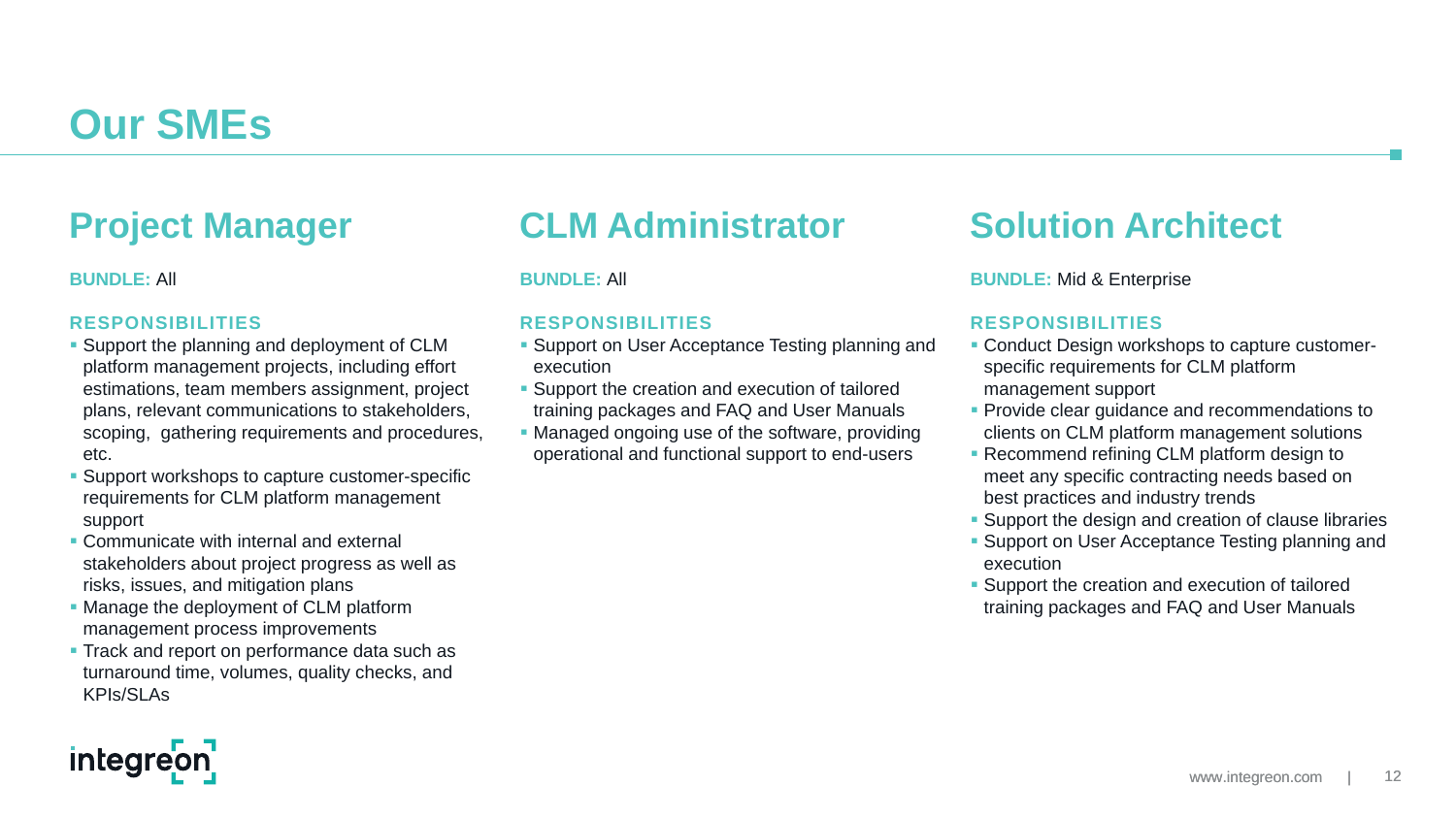# **Our SMEs**

### **Configuration Engineer**

**BUNDLE:** Mid & Enterprise

### **RESPONSIBILITIES**

- **Support on User Acceptance Testing planning and** execution
- **Support the creation and execution of tailored** training packages and FAQ and User Manuals
- Managed ongoing use of the software, providing support to end-users including integrations, user and data Import, feature enhancements/rollouts, troubleshooting user's profile attributes/permissions, block processes, integration issues, etc.

### **Change Management Consultant**

**BUNDLE:** Enterprise

### **RESPONSIBILITIES**

**Provide clear guidance, recommendations, and** support to clients on Change Management and system adoption

### **Process Engineer**

**BUNDLE:** Enterprise

### **RESPONSIBILITIES**

- **Develop stream-lined To-Be processes,** addressing customer's As-Is pain points
- **Document detailed To-Be process workflow of** contracting processes overlaying the designed solution for the new CLM platform management support
- Conduct health checks of people, processes, and technology to conduct a Process Improvement

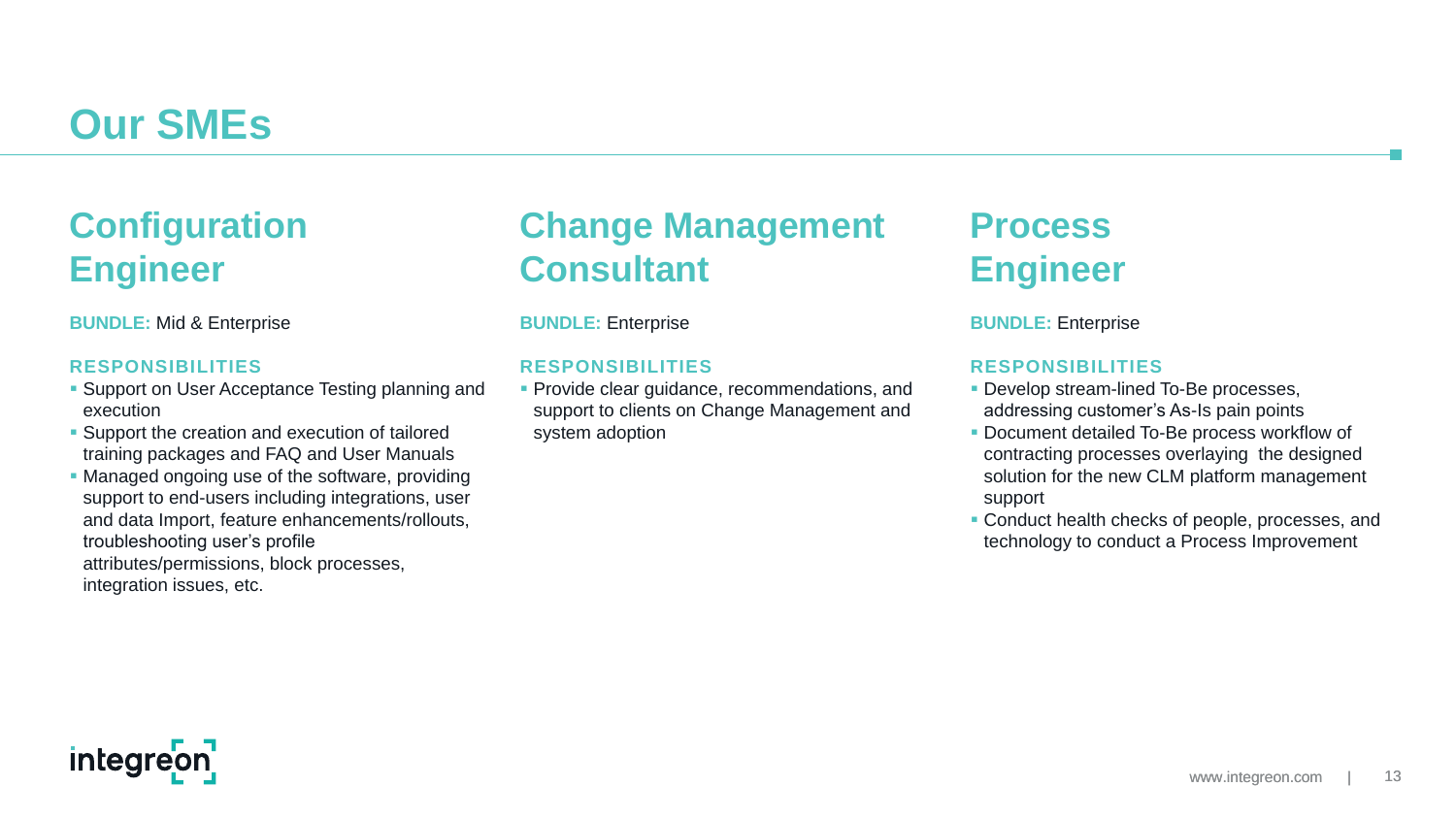# **Option 2-Build Your Own**

| <b>Hours</b>                           | <b>Location</b>                                  | Term                                       | <b>Specials Service + Capability</b>                                |                                                          |                                                                        |                                                       |                            |
|----------------------------------------|--------------------------------------------------|--------------------------------------------|---------------------------------------------------------------------|----------------------------------------------------------|------------------------------------------------------------------------|-------------------------------------------------------|----------------------------|
| 210/<br><b>Month</b><br>Add to bundle  | <b>Onshore</b><br>Add to bundle                  | <b>6 Months</b><br>Add to bundle           | <b>Process &amp;</b><br><b>Content Design</b><br>Add to bundle      | <b>Tailored</b><br><b>Reports</b><br>Add to bundle       | <b>Tailored</b><br><b>Training</b><br><b>Packages</b><br>Add to bundle | <b>MY BUNDLE</b><br><b>Hours</b>                      | <b>\$XXX</b>               |
| 480h/<br><b>Month</b><br>Add to bundle | <b>Offshore</b><br>Add to bundle                 | 1 Year<br>$-10%$<br>Add to bundle          | <b>User</b><br><b>Acceptance</b><br><b>Testing</b><br>Add to bundle | <b>FAQ &amp; User</b><br><b>Manuals</b><br>Add to bundle |                                                                        | Location                                              | \$XXX                      |
| 800h/<br><b>Month</b><br>Add to bundle | <b>Both</b><br>Add to bundle                     | 2 Years<br>$-15%$<br>Add to bundle         | Library<br><b>Maintenance</b><br>Add to bundle                      | <b>Bug Report</b><br>Add to bundle                       |                                                                        | <b>Term</b><br><b>Special Service</b><br>+ Capability | <b>\$XXX</b><br>\$XXX      |
| <b>Standard</b><br><b>Services</b>     | <b>Process</b><br><b>Admin</b><br><b>Support</b> | <b>Analytics &amp;</b><br><b>Reporting</b> | <b>Repository</b><br><b>Support</b>                                 | <b>Help</b><br><b>Desk</b>                               |                                                                        | Total:                                                | <b><i><u>\$XXX</u></i></b> |